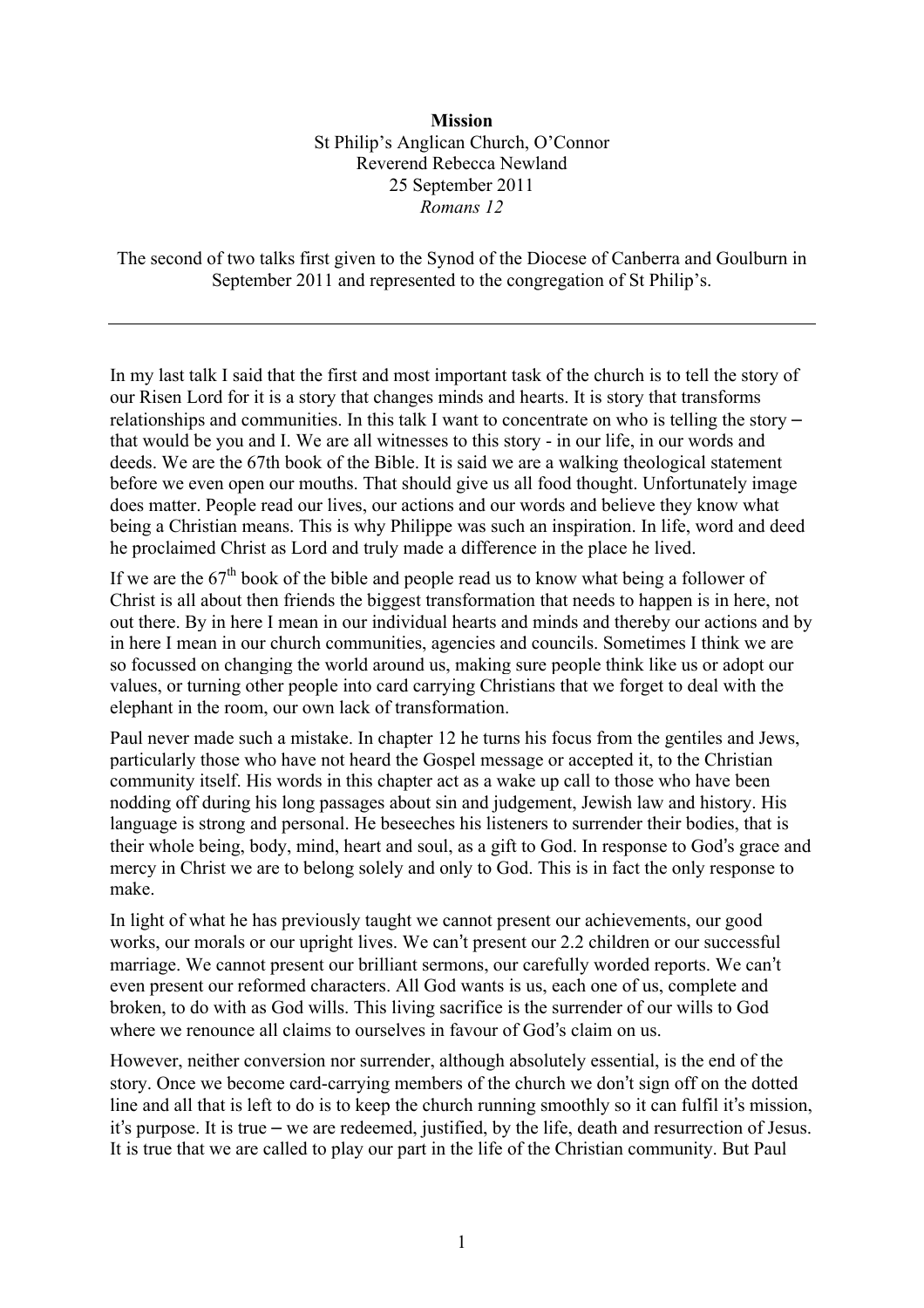asks for something else. He is looking for transformation. He writes*, "Do not be conformed to this world, but be transformed by the renewing of your minds".*

The Greek word that Paul uses to describe this process is metamorphosis. It is the same word used to describe the transfiguration of Jesus in Luke and Matthew's Gospels and it is the word Paul uses in 2 Corinthians when he writes, *"And all of us, with unveiled faces, seeing the glory of the Lord as though reflected in a mirror, are being transformed into the same image from one degree of glory to another*". Metamorphosis is not only about appearances. It means a change in form. It is like our cells get mixed up in a different configuration and we come out seeing and acting differently. The orthodox believe it is so different we end up reclaiming our heritage as sons of God, beings made in his image. As St. Athanasius wrote "God became man so that men might become gods." (And please excuse the gender specific language). For the orthodox this is the end of Christian living, not moral perfection and purity. Along the way our goal is to discern the will of God, what is good and acceptable and perfect. But to get to this end our minds need to be renewed, that is converted and changed.

By this Paul did not mean a change in our intellectual understanding or abilities. He meant a change in our attitudes, our perception and our worldview. One way to think of our worldview or perception is to use a computer analogy. Just like a computer has an operating system that works away in the background so do we  $-$  a way of seeing the world and interpreting it. You cannot see the operating system but it affects everything your computer can do. Our worldview is just as hidden and just as powerful. To stretch this analogy further, Paul is not asking us to rearrange our desktop icons and choose a different screen saver. He is asking us to change the operating system so that who we **are** is transformed. A change that will not only transform the way we perceive and interpret reality but one that will transform what we do and how we do it.

The word used in the Greek gives the meaning that this is an ongoing and continual process. We don't just do it once. It is a life-long process of de-enculturation and reorientation. In light of this it is worth pointing out that it is not we doing the work of transformation  $-$  it is the Spirit of Christ working in our lives. This is vital to keep in mind, for we can turn the renewing of our minds into another self-improvement quest, another ʻworks'. Such a process of change, though laudable and at times useful, should not be confused with transformation. From the perspective of the mission of the church transformation is primarily God's work in the midst of creation. Our job is to cooperate with this process. So perhaps at the least perhaps that means that everyday we have to start afresh, forget how we think the world works and reboot the system. At the very least we need to hold our perceptions and attitudes very, very lightly. I wonder how many of us are willing to let go of our world-views to that radical extent?

Some of our world-views are downright destructive of health and sanity. I think one worldview that is causing immense grief in the church is the one about business and success. Society is completely entrapped in the merry-go-round of endless programs and initiatives that people believe will somehow make a difference.

It goes at a relentless speed partly driven by technology that makes us think we have to do everything immediately. Instant messaging translated as the expectation of instant results in the workplace. I think we, the church, have mindlessly conformed our worldview to this one. I don't know about you but there is such a packed calendar at our church – there are the big festivals or course but then there is Back to Church Sunday, Creation Sunday, the NCLS, Disability Sunday, Patronal festivals, special services and the rest. Then there are all the diocesan events, mission programs and a thousand emails a day (well that's what it seems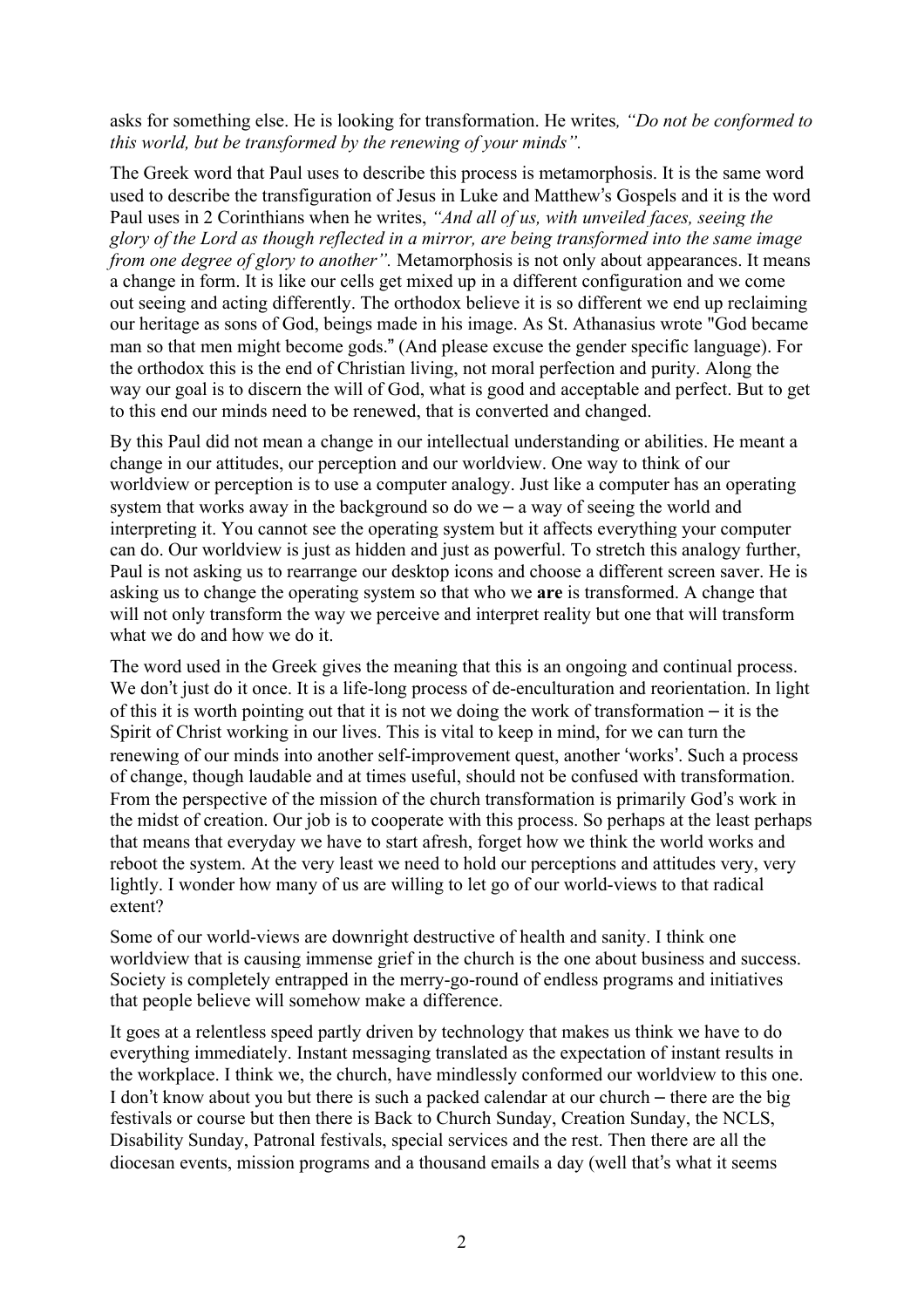like!). I know the lives of my parishioners are just as full and busy with their work and family requirements.

Friends, I think we have lost the plot and need a radical transformation of our minds. How on earth can we even begin to discern the will of God, what is good and acceptable and perfect, when we are too busy to shut up and listen?

Now this issue of business and frenetic activity is one of my pet issues. I have a few. It sounds like I might be on the right track. I can probably back it up with scripture but I could probably find other verses that back up an opposite perspective. Which leads me to the conclusion that even how I read and interpret the bible will be determined by some worldview to which I am conforming. It will be culturally and personally determined. Karl Barth was probably not the first to do so but he clearly pointed out that whatever way you go, whichever way you think, whichever way you cut it, you are still conforming to the world around you. He wrote, *"Our whole behaviour, always and to the worlds end, bears upon it the form of this world. We must not delude ourselves. There are no moral actions, such as love, or honesty, or purity, or courage, which have rid themselves of the form of this world".*

Pick any issue that we face in the church and as individual Christians. On any side of the issue we will find, if we dig deep enough, that our thinking is conforming to some cultural attitude or norm. Not only that, we will unfailingly decide who is right or wrong, who is one of us or not and who needs to be set right. We will find that our our attitudes and consequent actions are nothing more than copies of those of the people we admire or respect, or worse are afraid of offending.

Just because we are Christians does not mean we are no longer influenced by the dominant stories around us. All of us are in this predicament – from the Bishop down to the 5 year old in Sunday school, from Anglo-catholic liberals to conservative evangelicals. And we cannot get out of this dilemma by thinking our way out of the old worldview and thinking our way into a new one because our thinking is always culturally determined.

So what is the answer?

There is only one way out of this dilemma. We look to the one person, the one being, who can unfailingly point us in the right direction. That person is Jesus Christ. Instead of copying others, the cultural values and desires around us we copy what he desires. We conform our lives to him. We reframe our worldview to be determined by his story. As Paul puts it later in chapter 13, *"put on the Lord Jesus Christ".*

But this reframing, if it is to be truly transformative, does not come about through more thinking. Instead the renewing of our minds comes through the practice of loving devotion to God and others. I am going to say that again because I have made a quantum leap that you may not have noticed - the renewing of our minds comes through the practice of loving devotion to God and others. This was Jesus default position and he lived it with every step and breath of his being. It was also what he said was the first and most important commandment, to love God with all our heart, soul, mind and strength. Paul knew too that the process of transformation and the practise of love were inextricably linked. When Paul outlines the attitudes and actions he would like to see prevail in a Christian community, attitudes like humility, sober judgment, unity, love, steadfastness, mutual affection and honour, hopefulness, perseverance, patience and peace, he wasn't just being descriptive. He was naming actions and attitudes that were all focussed on love for the other, actions and attitudes that would transform not just the lives of others but the one who loves in that way. Friends, transformation is in the practise of love. Our minds are renewed as we love and adore